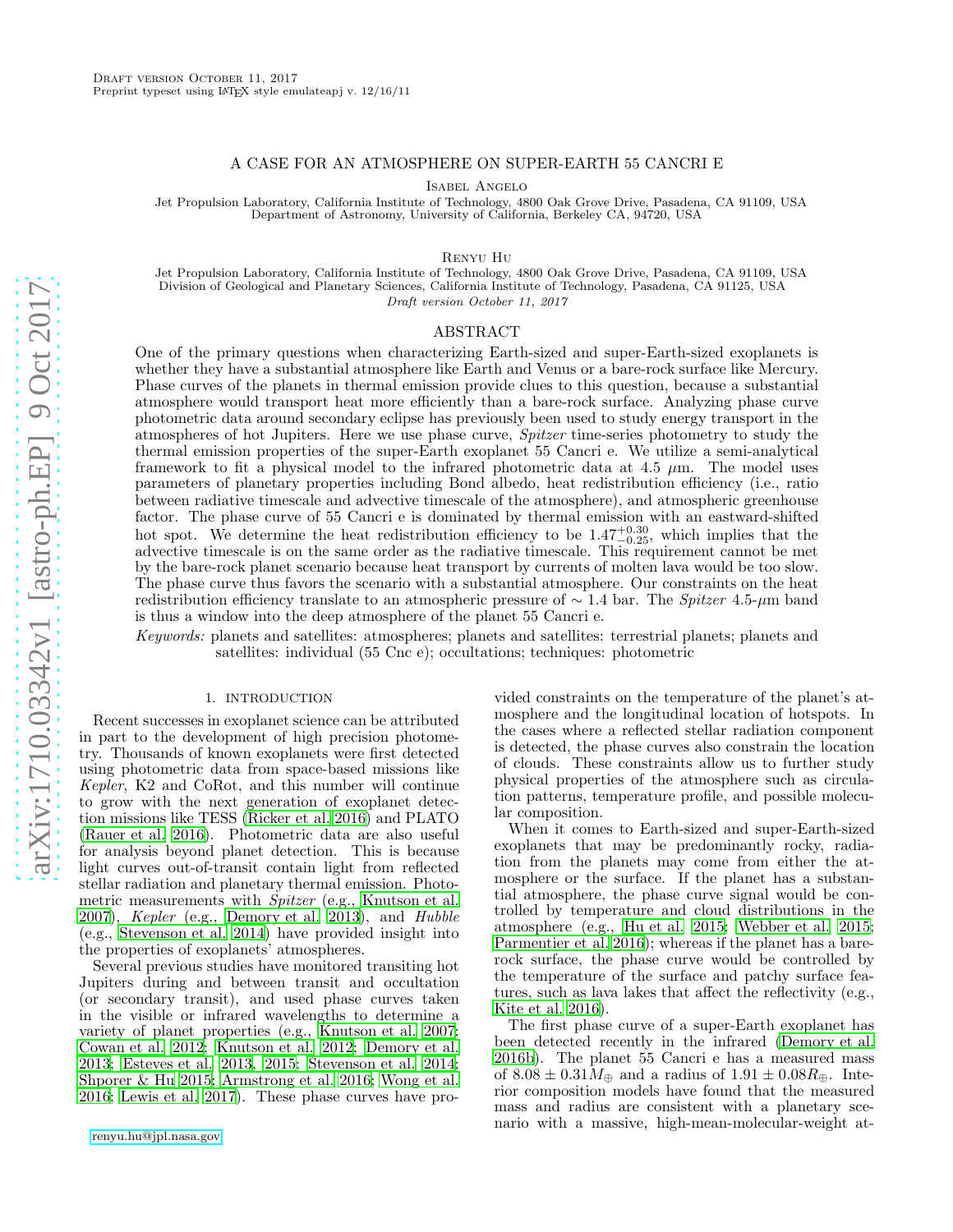mosphere [\(Demory et al. 2011;](#page-7-18) [Winn et al. 2011\)](#page-7-19), or a volatile-poor planetary scenario with a carbon-rich interior and no atmosphere [\(Madhusudhan et al. 2012\)](#page-7-20). It is also known that the planet does not have an extended, H-rich exosphere [\(Ehrenreich et al. 2012\)](#page-7-21), which excludes the possibility of an H-rich atmosphere, but does not exclude the high-mean-molecular-weight atmosphere scenario. There have been searches for molecular features of 55 Cancri e, using transit spectroscopy in the infrared [\(Tsiaras et al. 2016\)](#page-7-22) and high-resolution optical spectroscopy [\(Esteves et al. 2017\)](#page-7-23), but results are nonconclusive. The phase curve of 55 Cancri e, taken in the Spitzer Infrared Array Camera (IRAC) 2 band of  $4-5$  $\mu$ m, features a peak of the planet's radiation occurring prior to the occultation, and a large day-night temperature contrast. [Demory et al. \(2016b](#page-7-17)) hypothesized that the phase curve could be explained by either a planet with an optically thick, high-mean-molecular-weight atmosphere, or a planet devoid of atmosphere with lowviscosity magma flows.

In this paper, we utilize a physical model developed by [Hu et al. \(2015](#page-7-13)) to analyze the phase curve for 55 Cancri e. The purpose of our study is to augment the results of [Demory et al. \(2016b\)](#page-7-17) by using the same data set to fit for a more physically motivated model and derive improved constraints on the planet's heat redistribution. Our re-analysis of the phase curve suggests that the planet has a substantial atmosphere and the Spitzer IRAC 2 band is a window into the pressure level as deep as  $1 - 2$  bars. We first outline our data preparation and model fitting in §[2.](#page-1-0) The results of our analysis are presented in §[3.](#page-3-0) In §[4](#page-4-0) we interpret these results and discuss their implications on the planetary scenarios. Finally, we summarize our findings and discuss prospects for future research in §[5.](#page-6-0)

#### 2. ANALYSIS

### 2.1. Observations

<span id="page-1-0"></span>For our analysis we use the same photometric data as [\(Demory et al. 2016b\)](#page-7-17), taken by Spitzer Space Telescope Infrared Camera (IRAC 2) at 4.5µm. Observations during the primary transit and occultation of 55 Cancri e were taken between 15 June and 15 July 2013. A total of 4,981,760 frames were obtained with an integration time of 0.02 seconds. The frames were taken during 8 observing sessions of 9 hours each (half of the planet's orbital period), yielding a total observation time of 75 hours.

#### 2.2. Data Reduction and Preparation

Once the observations were obtained from Spitzer, they needed to be converted into a photometric time series from which we can perform phase curve analysis and modeling. The raw photometric time series was computed from the individual frames by [Demory et al.](#page-7-17) [\(2016b](#page-7-17)) using methods outlined in [Demory et al. \(2011\)](#page-7-18). These raw data were subject to noise from the IRAC detector itself as well as correlated noise from Spitzer as it moves during observation. This noise was removed from our data set by [Demory et al. \(2016b\)](#page-7-17) to produce a final time series of 30-second bins with an average error that we calculate to be  $\sim$  360 parts per million.

After the raw frames were converted into photometric time series data, we then binned the data to 200 bins for improved visual inspection. The flux value  $F_p/F_{\star}$  relative to the in-occultation stellar flux for each bin was computed by averaging the 30-second flux values for each sample. Uncertainties in each bin were computed by dividing the standard deviation of the sample by the square root of the total sample size per bin, yielding an average bin error of ∼ 56 parts per million. We then phase-folded our time series data and removed data taken during primary transits that are not accounted for in the phase curve model we implemented. While not fitting the primary transits, we use the constraints from the primary transits on planetary radius, semi-major axis, and impact parameter in the subsequent phase curve modeling (see Section [2.3\)](#page-1-1). Our photometric time series is shown in Figure [1.](#page-2-0)

Several effects beyond those of planetary atmospheric processes can determine the properties of an occultation phase curve. For example, stellar variability brought about by magnetic field interactions with the planet can cause star spots with a period similar to the planet's orbital period [\(Shkolnik et al. 2008\)](#page-7-24). Additionally, gravitational interactions between a star and its planetary companion can produce effects such as relativistic beaming and tidal ellipsoidal distortion modulations that can alter the phase curve (e.g. [Shporer 2017](#page-7-25); [Shporer & Hu](#page-7-9) [2015\)](#page-7-9). These processes do not produce significant effects on the infrared light curve for 55 Cancri e (e.g., beaming modulation  $\sim$  1 ppm, ellipsoidal modulation  $\sim$  0.6 ppm; [Demory et al. 2016b](#page-7-17)). We therefore make no corrections to our sample to account for these effects. Furthermore, the orbit of 55 Cancri e can be approximated as circular ( $e \approx 0.040 \pm 0.027$ , see [Baluev 2015\)](#page-7-26), allowing us to use a model fitting method in line with that of [Hu et al.](#page-7-13) [\(2015\)](#page-7-13).

One must be cautious when binning time series photometric data for phase curve analysis to prevent loss or distortion of information (e.g., [Kipping 2010\)](#page-7-27). We have additionally computed model fits for the same data with a much smaller bin size (the native 30-second bins), and with a larger bin size similar to the phase curve in [Demory et al. \(2016b](#page-7-17)) (a total of  $\approx$  70 bins of in- and out-of-transit data). The constraints on the jump parameters are identical to the 200-bin data set to within uncertainty limits, confirming that our model fit does not depend on the binning of the data. We therefore proceed with our analysis using only results from the  $\approx 200$ -bin data set described above.

### 2.3. Phase Curve Modeling

<span id="page-1-1"></span>To perform our model fit to the photometric data, we use a semi-analytical method outlined in [Hu et al.](#page-7-13) [\(2015\)](#page-7-13). The general model performs a fit to the occultation light curve of a planet and also computes three independent light curves representing flux contributions from symmetric reflection, asymmetric reflection (e.g., due to patchy clouds), and thermal emission. It also uses an existing model of secondary transit [\(Mandel & Agol](#page-7-28) [2002\)](#page-7-28) from which it can derive the phase curve occultation depth, phase amplitude, and phase offset.

As shown in [Hu et al. \(2015](#page-7-13)), the scaled total reflective component (i.e. symmetric  $+$  asymmetric) of the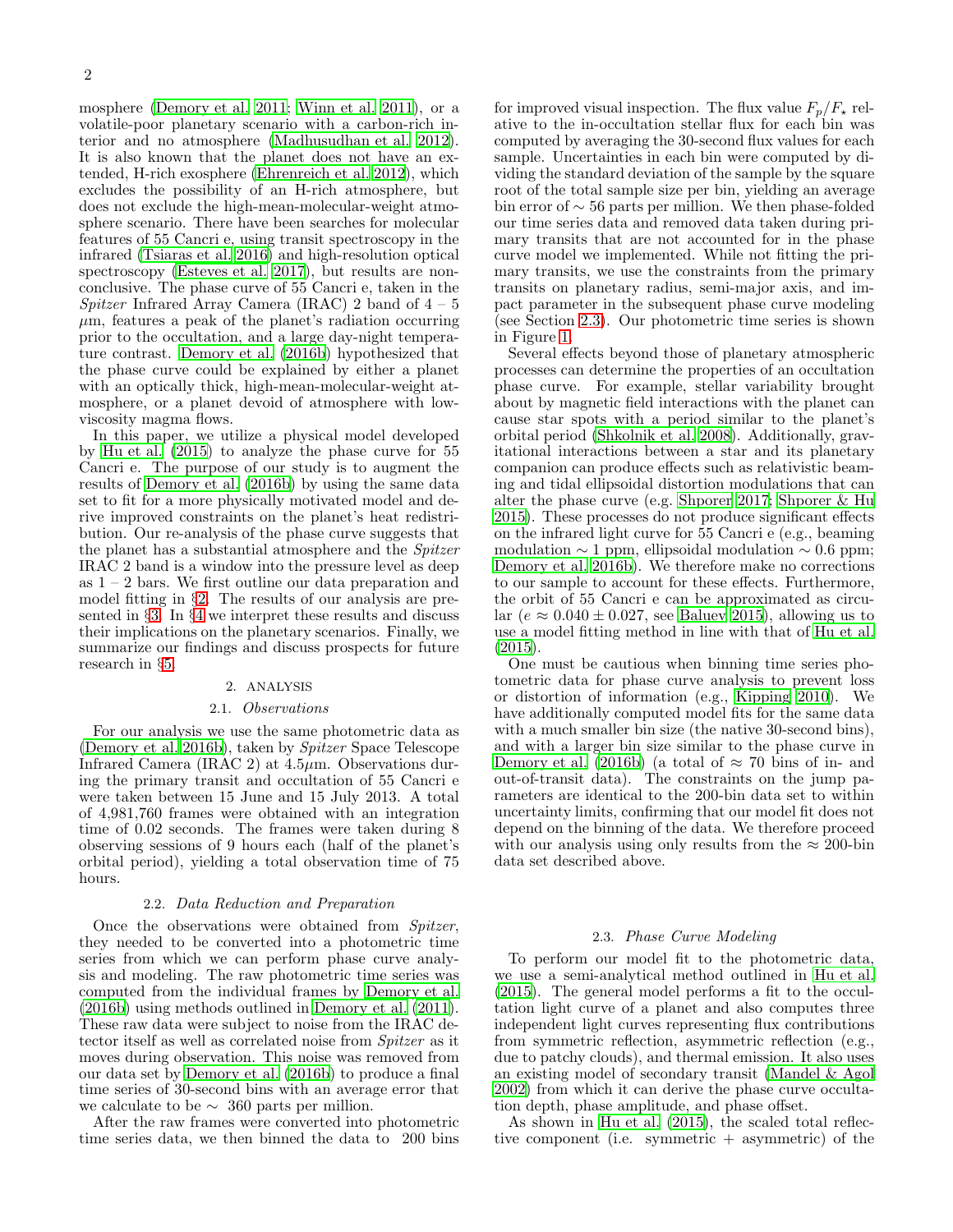<span id="page-2-0"></span>Figure 1. Occultation photometric time series data for 55 Cancri e. Data points represent scaled planet flux  $F_p/F_{\star}$  in parts per million (ppm) and are plotted versus orbital phase, with a phase of 0.5 corresponding to secondary transit. Data are binned per 20 minutes, and each flux value represents the bin sample mean. The uncertainty for each point was calculated by taking the true standard deviation of the bin sample mean  $\frac{\sigma}{\sqrt{N}}$ .

transiting planet  $\frac{F_R}{F_{\star}}$  is computed as follows:

$$
\frac{F_R}{F_{\star}} = A_G(\frac{R_p}{a})^2
$$
 (1)

where where  $A_G$  is the uniform geometric albedo of the planet,  $R_p$  is the planet radius, and  $a$  is the semi-major axis of the planet's orbit. This means that the contribution of the reflective components to the planet's phase curve is largely governed by the magnitude of  $\left(\frac{R_p}{a}\right)$  $\frac{a_p}{a}$ )<sup>2</sup>. For 55 Cancri e, using values for  $R_p$  and a found in [Demory et al. \(2016b\)](#page-7-17), we find that this value is  $2.77 \times 10^{-5}$ , or  $\approx 28$  parts per million (p.p.m.). This value, even with a geometric albedo of 1, would thus contribute no more than 28 p.p.m. to our final model fit which takes on much larger flux fluctuations  $\sim 200$  p.p.m. The data, with a dispersion of 56 ppm, are too noisy to detect any reflected light component. It is also not possible to distinguish between uniform and patchy reflective clouds or surfaces, because the asymmetric reflection component would make a contribution much smaller than 28 ppm to the light curve. We therefore assume for the purposes of this paper a purely symmetric reflection component and take the asymmetric component of the reflection contribution to be zero at all phase values.

The general model fit computes the posterior distributions of three to five parameters from the phase curve. The first is the Bond albedo  $(A_B)$  which is a measurement of the fraction of incident light on the planet that is scattered back into space. The second, referred to as the heat redistribution efficiency  $(\epsilon)$ , is defined as

$$
\epsilon = \frac{\tau_{rad}}{\tau_{adv}},\tag{2}
$$

where  $\tau_{rad}$  is the radiative timescales and  $\tau_{adv}$  is the advective timescale [\(Cowan & Agol 2011;](#page-7-29) [Hu et al. 2015\)](#page-7-13). This parameter describes how well heat is transported from the planet's dayside to nightside. When  $|\epsilon| \gg 1$ 

heat transport is more efficient than radiative cooling and the longitudinal variation of temperature will be small, corresponding to giant planets in the Solar System; when  $|\epsilon| \ll 1$  transport is minimal and the planet will be in local thermal equilibrium, leading to large day-night con-trast [\(Cowan & Agol 2011\)](#page-7-29). The sign of  $\epsilon$  is the same as the sign of  $\tau_{adv}$ , which indicates the direction of transport and the thermal phase shift: when  $\epsilon > 0$  the transport is eastward and the peak of the thermal emission appears prior to the occultation; when  $\epsilon < 0$  the transport is westward and the peak of the thermal emission appears after the occultation. The magnitude of the radiative timescale depends on the heat capacity and the temperature, and the magnitude of the advective timescale is determined by the speed of fluid movement (atmosphere or molten lava), which is discussed further in Section [4.](#page-4-0)

The third parameter is the greenhouse factor  $(f)$ , a measurement of the extent to which infrared radiation is absorbed by greenhouse gases in the atmosphere. It is defined as the ratio between the brightness temperature of the photosphere and the equilibrium temperature. The last two parameters are the cloud condensation temperature  $(T_c)$ , under which the atmosphere precipitates and forms patchy clouds, and the reflectivity boosting factor  $(\kappa)$  which describes the proportional increase in the reflectivity of the clouds in the atmosphere. The first three parameters  $(A_B, \epsilon, f)$  are computed for each model while the last two  $(T_c \text{ and } \kappa)$  are only relevant in the scenario in which the planet has a patchy cloud covering (see [Hu et al. 2015,](#page-7-13) for more details). Because we are assuming the surface of the planet to be symmetrically reflective (i.e. without a patchy cloud or lava lake),  $\tilde{T_c}$ and  $\kappa$  are not used by the phase curve model. We are thus performing a model fit that depends on three free parameters: Bond albedo, heat redistribution efficiency, and greenhouse factor.

The methods developed and outlined in [Hu et al.](#page-7-13) [\(2015\)](#page-7-13) use a Markov Chain Monte Carlo (MCMC) to

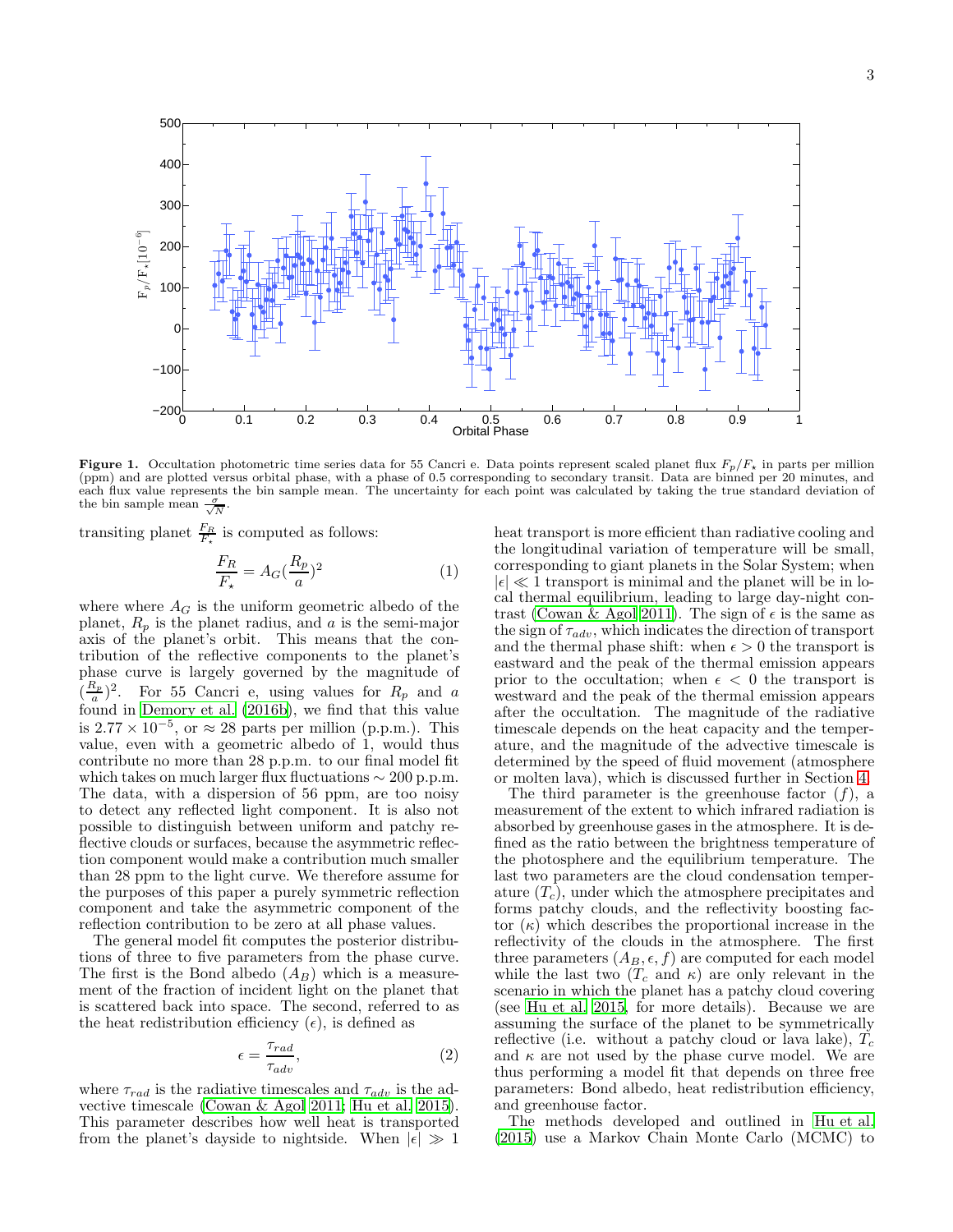compute both the fitted parameters and their posterior distributions. We first input the allowed ranges within which the MCMC can sample for each parameter. The Bond albedo is defined as a fraction that naturally ranges in [0,1]. The heat redistribution  $\epsilon$  is allowed to range between -100 and 100, where the sign is determined by the direction of the photosphere rotation with respect to the planet's orbit. For the atmospheric greenhouse factor  $f$ , we allowed a range of [1,2] with 1 corresponding to no greenhouse effect and 2 corresponds to a thermal photosphere temperature 2 times greater than the planet's equilibrium temperature. Allowing  $f > 2$  is not necessary because the temperature of the planet does not have to double even for  $A_B$  approaching 1 (see §[3.2\)](#page-4-1). These input ranges are wide enough and do not cause distortion in the parameters' posterior distributions; we confirm this by inspecting the output of the Markov chains, which shows the posterior distributions are narrower than the prior ranges (Figures [3](#page-6-1) and [4\)](#page-6-2).

In addition to the allowed ranges for the fitted parameters, we input values for system parameters that the algorithm uses to compute the model phase curves. We use an empirical and absolutely calibrated infrared spectrum of 55 Cancri [\(Crossfield 2012\)](#page-7-30) to compute the stellar flux in the IRAC 4.5-micron bandpass, and also use the scaled semi-major axis  $(a/R<sub>\star</sub>)$ , the ratio between the planet's radius and the star's radius  $(R_p/R_\star)$ , and the impact parameter (b) constrained by primary transit observations [\(von Braun et al. 2011](#page-7-31); [Demory et al. 2011,](#page-7-18) [2016b](#page-7-17)). We use the value of  $R_p/R_{\star}$  measured from the same observation as the phase curve [\(Demory et al. 2016a](#page-7-32)), which is,  $365\pm25$  ppm, corresponding to  $R_p/R_\star = 0.0191\pm0.0007$ , in our analysis. The stellar luminosities and orbital parameters are known to high precisions, and they make negligible contributions to the uncertainties of our fitted parameters. The planetary radius is more uncertain and we thus propagate its uncertainty to the fitted parameters in  $\S$  [3.2.](#page-4-1)

Next we computed two separate Markov chains, each with 100,000 steps representing different combinations of the fitted parameters. The first half of each chain, which we refer to as the "burn-in" period, were discarded from our final results. We then confirmed the robustness of our final results by verifying their convergence (i.e. assuring  $R < 1.01$  for all parameters, as described in [Gelman & Rubin 1992\)](#page-7-33).

#### 3. RESULTS

### 3.1. Light Curve Parameters

<span id="page-3-2"></span><span id="page-3-0"></span>The fitted and derived system parameters for 55 Cancri e are listed in Table [1.](#page-3-1) The values for these parameters were computed by taking the median of the posterior distribution generated by the MCMC analysis (see §[2.3\)](#page-1-1). The final model fit and residuals computed from these parameters are plotted against our occultation data in Figure [2.](#page-5-0) From the model fit we can see that the phase curve of 55 Cancri e is dominated by thermal emission with no significant contribution from the reflected light. We can also see that the fit to the light curve is not symmetric about the secondary transit. Instead, there is a phase curve maximum that occurs pre-occultation at an offset of  $\approx -34^\circ$ .

The phase curve model from [Hu et al. \(2015](#page-7-13)) generates

<span id="page-3-1"></span>Table 1 Fitted and Derived Parameters for 55 Cancri e<sup>a</sup>

| Parameter                                                                                                                                                            | Value                                                                      |
|----------------------------------------------------------------------------------------------------------------------------------------------------------------------|----------------------------------------------------------------------------|
| Derived Parameters<br>Phase amplitude (ppm)<br>Eclipse depth (ppm)<br>Phase offset (degree) <sup>b</sup><br><b>Fitted Parameters</b>                                 | $127^{+12}_{-14}$<br>$181^{+15}_{-19}$<br>$-34^{+4}_{-5}$                  |
| Bond albedo $A_B$<br>Heat redistribution $\epsilon$ <sup>c</sup><br>Greenhouse factor f                                                                              | $0.43^{+0.32}_{-0.29}$<br>$1.47^{+0.30}_{-0.25}$<br>$1.31_{-0.12}^{+0.28}$ |
| Calculated Surface Temperatures<br>Maximum hemisphere-averaged temperature (K)<br>Minimum hemisphere-averaged temperature $(K)$<br>Average dayside temperature $(K)$ | $2709^{+129}_{-159}$<br>$1613^{+118}_{-131}$<br>$2573^{+120}$              |

**Note.** — a The best fit model has  $\chi^2$ /dof of 1.14

<sup>b</sup> Defined to be positive for post-occultation maximum <sup>c</sup> Defined to be positive for eastward-traveling winds in a syn-

chronously rotating reference frame

the amplitude, occultation depth and offset based on the fit to the observed data (see Table [1\)](#page-3-1). Errors for all values in Table [1](#page-3-1) were computed using the values 1 standard deviation above and below the mean, corresponding to z scores of  $\pm 1$  for a standard normal distribution. Here we measure our phase-curve amplitude to be  $127^{+12}_{-14}$  p.p.m. This value is  $\approx 2\sigma$  smaller but better constrained than the amplitude found in [Demory et al. \(2016b\)](#page-7-17). For our eclipse depth we derive a value of  $181^{+15}_{-19}$  p.p.m., which is  $1\sigma$  greater than the value derived in [Demory et al.](#page-7-17) [\(2016b\)](#page-7-17). Upon inspection of the model phase curves in [Demory et al. \(2016b](#page-7-17)), the best-fit models look similar at the peak  $(\frac{F_p}{F_{\star}})$  around ~ 200 p.p.m.), but our best-fit model indicates a minimum out-of-transit value of  $\sim 70$ p.p.m., as opposed to  $\sim 50$  p.p.m. of [Demory et al.](#page-7-17) [\(2016b\)](#page-7-17). The difference is mostly due to the different models used in the phase curve analysis. [Demory et al.](#page-7-17) [\(2016b\)](#page-7-17) used a single-longitude-band model and a threelongitude-band model to fit the phase curve, and their models have sharp temperature discontinuities between the bands. Our model does not allow for these discontinuities and instead calculates a smooth longitudinal distribution of temperature by solving an energy transport equation (see [Hu et al. 2015](#page-7-13)). Our physically motivated model provides a good fit to the phase curve, and indicates a smaller phase amplitude and a higher nightside temperature than [Demory et al. \(2016b\)](#page-7-17). This analysis thus highlights the need to use a physically motivated model in the phase curve analysis compared to the longitudinal band models.

Our third derived parameter is the phase curve offset, defined to be positive when the phase curve maximum occurs post-occultation. We find a pre-occultation phase curve offset of  $-34^{+4}_{-5}$  degrees which agrees with the offset from [Demory et al. \(2016b](#page-7-17)) to within error estimates. Because phase curve is dominated by contributions from thermal emission (Figure [2\)](#page-5-0), the offset is likely due to a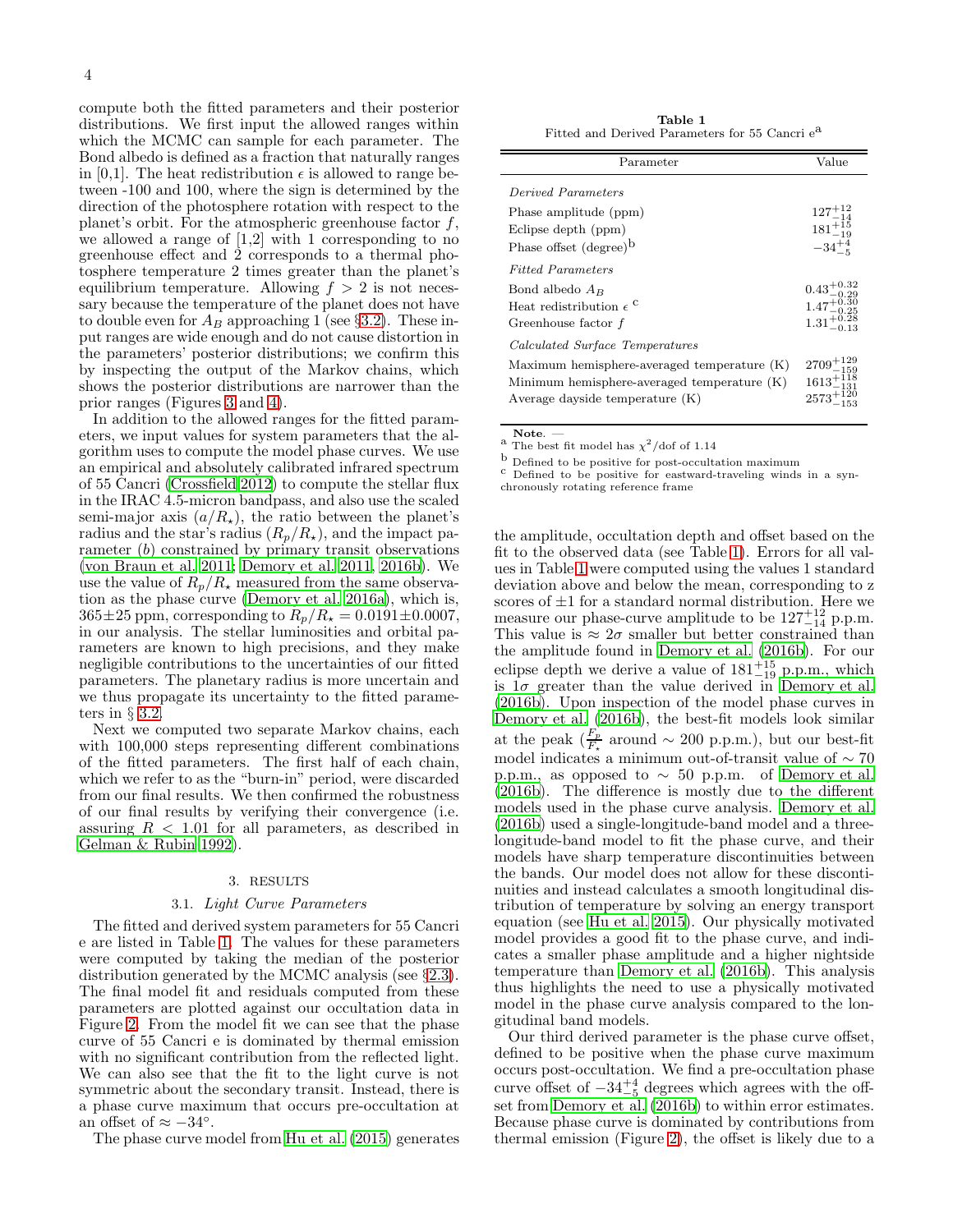hot spot located east of the substellar point (see §[4](#page-4-0) for more details).

The posterior probability distributions for our fitted model parameters are shown in the top 3 panels of Figure [3.](#page-6-1) As we can see, the three derived parameters discussed above are tightly constrained in the scenario to which we fit our model curve. In other words, the phase curve amplitude, offset, and occultation depth are well constrained to the values listed in Table [1.](#page-3-1)

We also used our derived phase curve parameters to compute a series of surface temperatures for the planet (Table [1\)](#page-3-1). We used the eclipse depth to compute an average dayside temperature of  $2573_{-153}^{+120}$  K. From the phase curve amplitude we calculate a minimum and maximum hemisphere-averaged temperature of  $2709_{-159}^{+129}$  K and  $1613_{-131}^{+118}$  K respectively. All of these values agree with those found in [Demory et al. \(2016b](#page-7-17)) to within  $1\sigma$ , but we compute a higher nightside temperature and a smaller day-night temperature contrast of ∼ 950K that is more in-line with the presence of a convective envelope. The fact that our maximum hemisphere-average temperature is greater than the average dayside temperature is consistent with our phase curve offset of  $-34^{+4}_{-5}$ and is likely due to an eastward-shifted hotspot. These implications are discussed further in §[4.](#page-4-0)

# 3.2. Model Parameters

<span id="page-4-1"></span>In addition to the derived parameters discussed in §[3.1,](#page-3-2) the model phase curve contains enough information to compute a set of fitted planetary parameters (see §[2.3\)](#page-1-1). In the case of a homogeneous reflective layer, the model outputs estimates for the planet's Bond albedo  $A_B$ , heat redistribution efficiency  $\epsilon$ , and greenhouse factor f. The fitted values for these parameters can be found in Table [1.](#page-3-1)

The posterior probability distributions of the fitted planetary parameters for 55 Cancri e can be found in the 3 bottom panels of Figure [3.](#page-6-1) As we can see, the value for the heat redistribution efficiency (middle panel) is well constrained between 1 and 3 at an estimated value of  $\epsilon = 1.47^{+0.30}_{-0.25}$ . A positive value for  $\epsilon$  at almost  $5\sigma$  above zero indicates that the advective frequency of the planet's envelope is non-zero and consequently that material at photospheric pressures above the planet's surface travel eastward in a synchronously rotating frame. The magnitude of  $\epsilon$  is inconsistent with a lava ocean and thus suggestive of a thick atmosphere. This scenario is discussed in more detail in §[4.](#page-4-0)

As we can tell by inspection of Figure [3,](#page-6-1) the Bond albedo and greenhouse factor do not have the same narrow distribution as  $\epsilon$ , and they are not constrained independently. The planet's Bond albedo  $A_B$  can take any value smaller than 0.9. Similarly, the atmospheric greenhouse factor  $f$  is typically closer to 1.2 but also takes essentially all of the allowed values between 1 and 2. The two parameters are correlated, as shown in Figure [4.](#page-6-2) This is due to the proportionality from [Hu et al. \(2015\)](#page-7-13), viz.

$$
T \propto f(1 - A_B)^{1/4} \tag{3}
$$

which our model uses to compute the temperature distribution on the planet's surface. As we can see from Equation  $(2)$ , raising f requires an additional increase in  $A_B$  for a given temperature and vice versa. This is in line with what we see in Figure [4](#page-6-2) where a lower  $A_B \approx 0.1$ corresponds to lower  $f \leq 1.3$  and f slowly leveling off at 2 as  $A_B$  approaches 1. Additionally the fact that  $f > 2$ corresponds to a forbidden Bond albedo greater than 1 further motivates our allowed ranges for  $f$  in our model fit of  $[1,2]$ .

The uncertainty in the planetary radius (8% in terms of  $(R_p/R_\star)^2$  has an impact on the derived temperatures, and thus the greenhouse factor  $f$ . We propagate this uncertainty by calculating the brightness temperatures corresponding to the  $1\sigma$  upper and the lower bounds of the planetary radius, and find that this would increase the uncertainty in the dayside and nightside temperatures by 50 K and 20 K respectively. This in turn causes the uncertainty in the greenhouse factor to increase by 0.04, in addition to 0.28 as tabulated in Table [1.](#page-3-1) The uncertainty in the planetary radius thus has no impact on the general results.

#### 4. DISCUSSION

<span id="page-4-0"></span>The model fit to our Spitzer light curve for 55 Cancri e is composed primarily of planetary thermal emission with a negligible contribution from reflected light of the host star. The fitted light curve also shows a preoccultation phase shift of  $-34^{+4}_{-5}$ . Because the planetary light is dominated by thermal emission, we interpret this shift to be due to an eastward-shifted hotspot on the planet surface. This in conjunction with our positive fitted value for heat redistribution efficiency  $\epsilon = 1.47^{+0.30}_{-0.25}$ and our divergent values for dayside and maximum temperatures suggest eastward heat transport via advection in the planet's outer envelope.

Our fitted value for  $\epsilon$  indicates that the advective timescale is on the same order as the radiative timescale, and implies a thick atmosphere around 55 Cancri e. There are two possible planetary scenarios that determine the value of  $\tau_{adv}$ . The first is the scenario in which heat is primarily transported by currents in magma lakes. [Kite et al. \(2016\)](#page-7-16) has estimated the speed of the magma currents driven by the day-night temperature contrast on hot, rocky exoplanets. Neglecting viscosity and inertia, the speed is controlled by the balance between the pressure gradient and the rotational force (i.e., geostrophic balance). The speed is found to be low  $(\sim 0.02 \text{ m s}^{-1}),$ requiring  $\sim$  10 years for heat to be transport from the dayside to the nightside. The slow transport is due to the very small expansivity of the magma, and then the very small density contrast, compared with an atmosphere. As such, this estimate is independent from the composition of the magma. With our  $\epsilon$  value in this case, the radiative timescale would need to be on the order of tens of years, far too long given a dayside temperature > 2000 K (Table [1\)](#page-3-1). The phase curve thus disfavors the scenario in which heat on 55 Cancri e is transported primarily via lava lakes.

The second possible scenario is that heat is transported convection in a thick atmospheric envelope. In this case, the advective timescale  $\tau_{adv} = R_p/v_w$ . Using a planet radius of  $R_p = 1.91R_\oplus$  and wind speed of 1,000 m s<sup>-1</sup> typically obtained in GCMs for high-mean-molecularweight atmospheres (e.g., [Zhang & Showman 2017\)](#page-7-34), we compute an advective timescale of  $\tau_{adv} \sim 3$  hours, sug-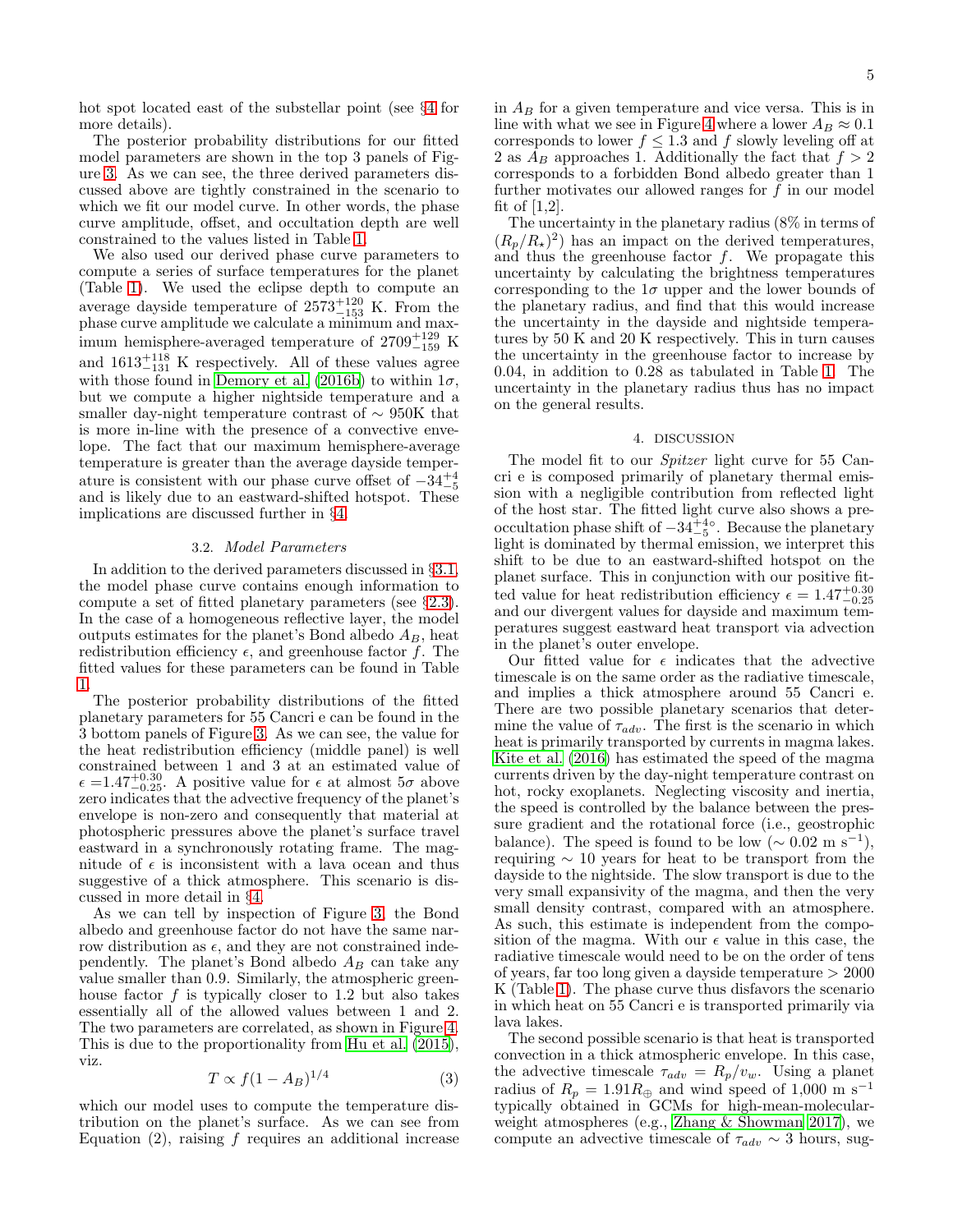

<span id="page-5-0"></span>Figure 2. The top panel shows the model fit to our phase curve plotted against photometric data from Figure [1.](#page-2-0) The black curve represents the best-fit model phase curve, and the rest show flux contributions from thermal emission (red) and reflection (blue). The model fit is governed primarily by the planet's thermal emission and has an asymmetry due to an eastward-shifted hot spot. In the bottom panel the residuals of the model fit are plotted for each of the photometric data points.

gesting that the radiative timescale would need to be on the order of hours, a much more plausible scenario than that of heat transport by lava lakes.

The radiative timescale of an atmosphere is related to the photospheric-level pressure  $P$  as

$$
\tau_{rad} = \epsilon \times \tau_{adv} = \frac{c_p P}{g \sigma T_0^3},\tag{4}
$$

where  $c_p$  is the specific heat capacity, g is the surface gravity,  $\sigma$  is the Stefan-Boltzmann constant, and  $T_0$  is the temperature of radiation for which we approximate as the average dayside temperature (Table [1\)](#page-3-1). We deduce from Equation (4) that the photosphere would need to be at a pressure of  $P \approx 1.4$  bar based on the measured value of  $\epsilon$ .

Is this photospheric pressure reasonable for the Spitzer observation in  $\overline{4}$  – 5  $\mu$ m? Table [2](#page-6-3) lists several hypothetical atmospheric scenarios and their opacities based on simple C-H-O-N-S molecules. The optical depth at 1.4 bar needs to be on the order of, or smaller than, unity

in order to be consistent with the photospheric pressure. We see that  $H_2O$ - or  $CO_2$ -dominated atmospheres are not possible because of their strong absorption in this wavelength range. However, a CO- or N2-dominated atmosphere is possible. If the atmosphere is made of  $N_2$ , it should also contain  $\sim 0.2\%$  of H<sub>2</sub>O or 2<sup>%</sup> of CO<sub>2</sub> to make the photosphere to be at 1.4 bar. Such abundances of  $H_2O$  or  $CO_2$  seem reasonable for an N<sub>2</sub>-dominated atmosphere. We also note that an evaporation atmosphere in vapor equilibrium with the magma (made of Na,  $O_2$ , SiO, Mg, and Fe) would have a total surface pressure of  $10^{-3} \sim 10^{-2}$  bar depending on the composition of the underlying magma [\(Schaefer & Fegley 2009\)](#page-7-35). Such a tenuous vapor atmosphere cannot transport heat fast enough (e.g., [Kite et al. 2016\)](#page-7-16) and thus cannot explain the phase curve features.

Therefore, the phase curve implies that at Spitzer wavelengths around 4.5  $\mu$ m we are able to see deep into the planet atmosphere. The atmosphere is clear in this band and cannot have dominated abundances of  $CO<sub>2</sub>$  or H2O that have strong absorption at the observed wave-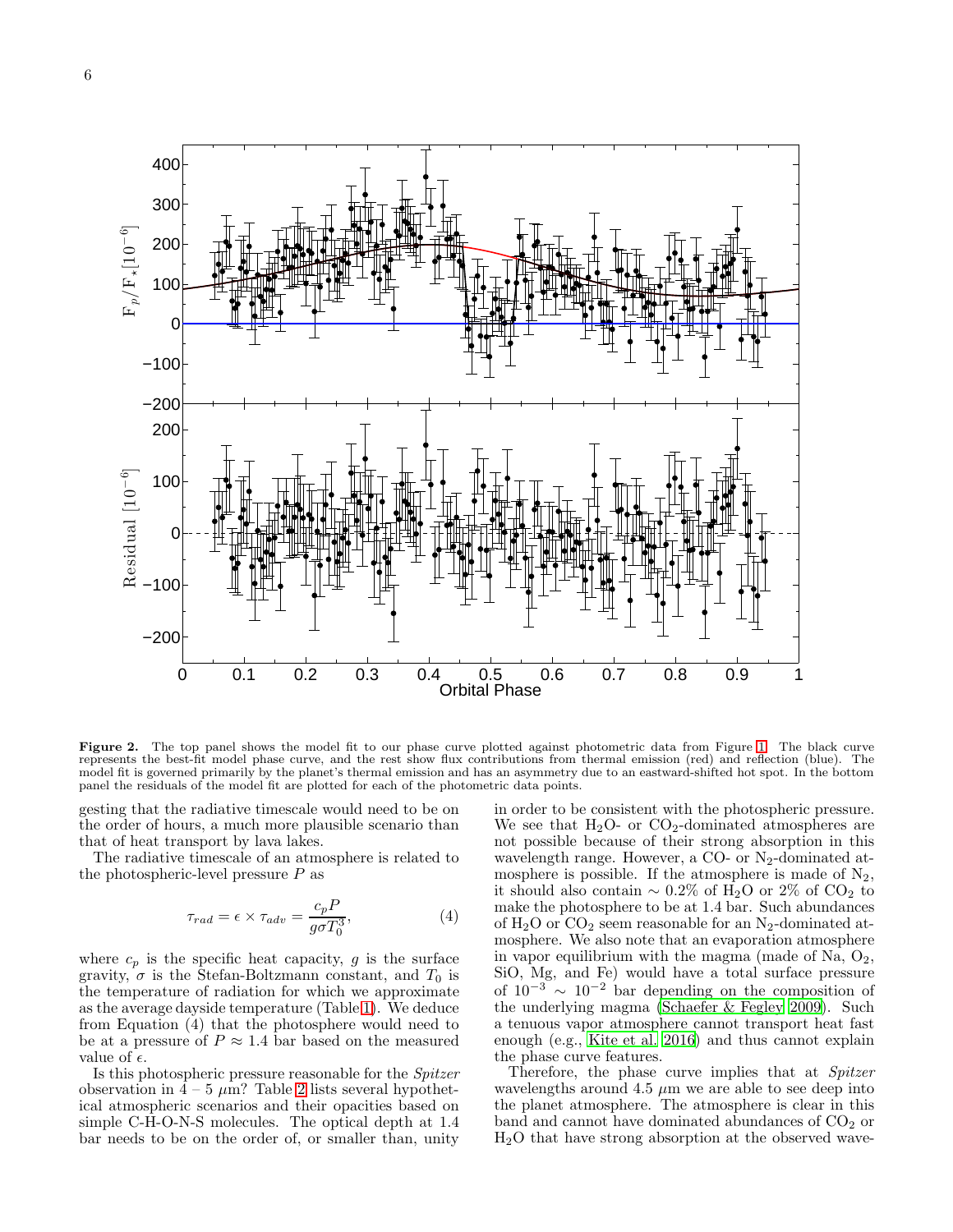

<span id="page-6-1"></span>Figure 3. Posterior probability distributions for the derived (top) and fitted (bottom) parameters from our MCMC phase curve analysis are plotted for 55 Cancri e. Of the derived parameters, the phase offset of  $-34^{+4}_{-5}$  (top right) is best constrained to within 13% while the policy of the property of the property of the property of the property of th eclipse depth and phase amplitude (top left and middle) are constrained to within ≈ 10% their estimated values. For the fitted parameters, the heat redistribution efficiency  $\epsilon = 1.47_{-0.25}^{+0.30}$  has a relatively normal spread ranging in  $\approx 20\%$  while the bond albedo and greenhouse factor have less regular distributions.



<span id="page-6-2"></span>Figure 4. Correlation between Bond albedo  $A_B$  and greenhouse factor f shows that larger greenhouse effect corresponds to a larger overall planet reflectivity. We see that smaller  $A_B \approx 0.5$  correoverall planet reflectivity. We see that smaller  $A_B \approx 0.5$  corresponds to little to no greenhouse affect at  $f \approx 1$ . Additionally f quickly approaches 2 as  $A_B$  gets closer to 1, a non-physical case for planet atmospheres.

lengths (Table [2,](#page-6-3) also see [Hu & Seager \(2014](#page-7-36))). It remains possible that the planet is engulfed by a CO- or N2-dominated envelope. Our analysis supports the case of an atmosphere around 55 Cancri e.

One might ask whether a CO- or  $N_2$ -dominated envelope on the planet 55 Cancri e is stable against intense irradiation that would drive atmospheric escape. Assuming energy-limited escape, [Demory et al. \(2016b](#page-7-17)) estimated that a total of 31 kbar worth of atmosphere would have been lost due to stellar irradiation if the planet has a substantial atmosphere. We stress, how-

<span id="page-6-3"></span>Table 2 Opacities of the hypothetical atmospheric scenarios of 55 Cancri e.

| Type of Atmosphere | Source of Opacity | $\tau$ at 1.4 bar |
|--------------------|-------------------|-------------------|
| $H2O$ -dominated   | H2O               | 450               |
| $N_2$ -dominated   | $N_2-N_2$ CIA     | 0.06              |
| $CO2$ -dominated   | CO <sub>2</sub>   | 38                |
| CO-dominated       | ∪ C               | 1.2               |
| $O2$ -dominated    | Oз                | 0.8               |

Note. — The optical depth is the column-integrated opacity at 1.4 bar, averaged over the *Spitzer* IRAC  $4.5-\mu m$  bandpass. The opacities are adopted from the HITRAN 2012 and HITEMP 2010 databases [\(Rothman et al. 2010,](#page-7-37) [2013](#page-7-38)). The temperature is assumed to be 2000 K for simplicity. CIA stands for collision-induced absorption.  $O_3$  is assumed to be photochemically produced and is  $10^{-3}$  of the abundance of O<sub>2</sub> (e.g., [Hu et al. 2012](#page-7-39)).

ever, that this 31 kbar corresponds to only 0.5% of the mass of the planet, while it is not uncommon to find volatile content greater than 2% in building blocks of terrestrial planets (e.g., [Elkins-Tanton & Seager 2008](#page-7-40)). The total escape was also likely an overestimate, because the energy-limited escape formula does not apply to the transonic escape regime at high irradiation, as is the case for 55 Cancri e [\(Johnson et al. 2013\)](#page-7-41). In this regime, the escape flow has high kinetic energy, but the escape rate is low. Therefore, we suggest a CO- or  $N_2$ -dominated envelope as a plausible scenario for the planet 55 Cancri e.

### 5. CONCLUSION

<span id="page-6-0"></span>We present analysis of the infrared *Spitzer* phase curve for the super-Earth 55 Cancri e. We fit a theoretical light curve to the photometric time series taken at  $4.5\mu$ m using physical models developed in [Hu et al. \(2015\)](#page-7-13). With physically motivated models, our analysis of the phase curve of 55 Cancri e confirms and further constrains the